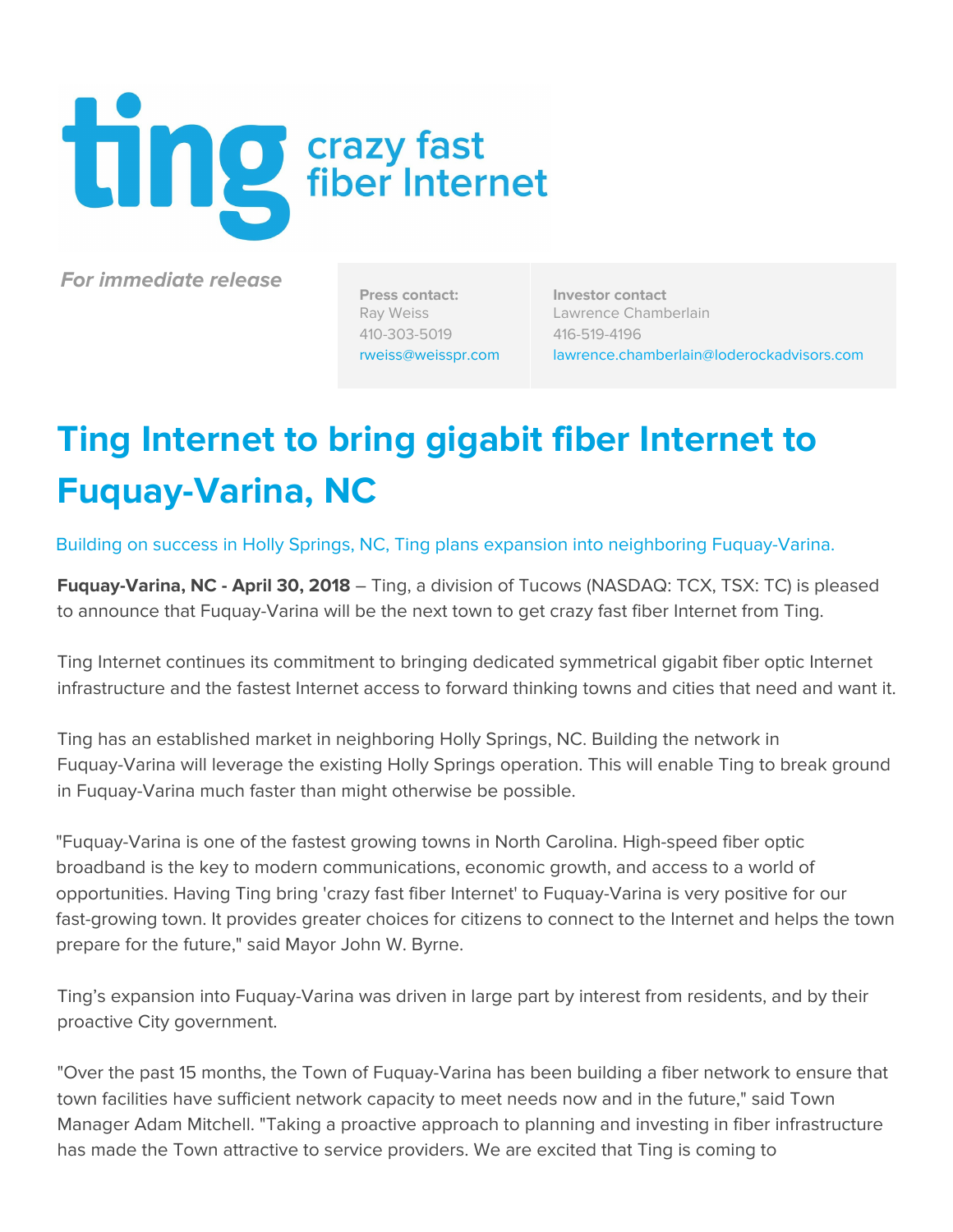## Fuquay-Varina."

"I regularly meet residents from Fuquay-Varina at Ting events in Holly Springs. They are frustrated with their existing Internet options and often ask if Ting will expand to serve Fuquay-Varina," said Todd Rubin, Area Manager for Ting. "Likewise, Fuquay-Varina has everything we love about a town. It's smart, it's growing and there's an entrepreneurial spirit here. We can't wait to get started."

Ting expects to light the first customer on its crazy fast fiber network in Fuquay-Varina before the end of the year.

### **Pre-ordering open**

Fuquay-Varina residents can pre-order Ting crazy fast fiber Internet now. Ting Internet uses a pre-order system to gauge interest, which in turn can shape the direction network design and construction takes. A \$9 one-time pre-order is returned as a credit on a customer's first Ting bill. Pre-orders can also be refunded at any time. Pre-ordering secures the best possible break on start-up costs, up to and including the full cost of installation.

Construction will begin this summer and will run in neighborhood phases. These construction phases will be announced on the dedicated Fuquay-Varina Ting Town page at [ting.com/fuquayvarina.](https://ting.com/fuquayvarina) This page will be updated regularly as milestones are reached. Ting Fuquay-Varina can also be found on social media ([Facebook](https://www.facebook.com/tingfuquayvarina) | [Twitter](https://twitter.com/tingfv) | [Instagram](https://www.instagram.com/ting_fuquayvarina)).

Ting Internet offers symmetrical gigabit fiber Internet for residential, small business and enterprise customers. Home gigabit Internet costs \$89 a month. Business gigabit Internet costs \$139 a month. Enterprise Internet costs are discussed on an individual case basis.

Ting Internet pursues arrangements with MDUs (multiple dwelling units, buildings that normal people usually call apartments or condos) in Ting Towns, including arrangements where Ting crazy fast fiber Internet is an included amenity for residents.

CEO Elliot Noss, VP Networks Adam Eisner, Director, Market Development and Government Affairs Monica Webb and other members of the Ting team are always available to speak with local and national media. Well, not literally always but, like, you'll find they're pretty available and approachable.

**Press contact** Ray Weiss 410-303-5019 [rweiss@weisspr.com](mailto:rweiss@weisspr.com)

**Tucows investor contact** Lawrence Chamberlain 416-519-4196